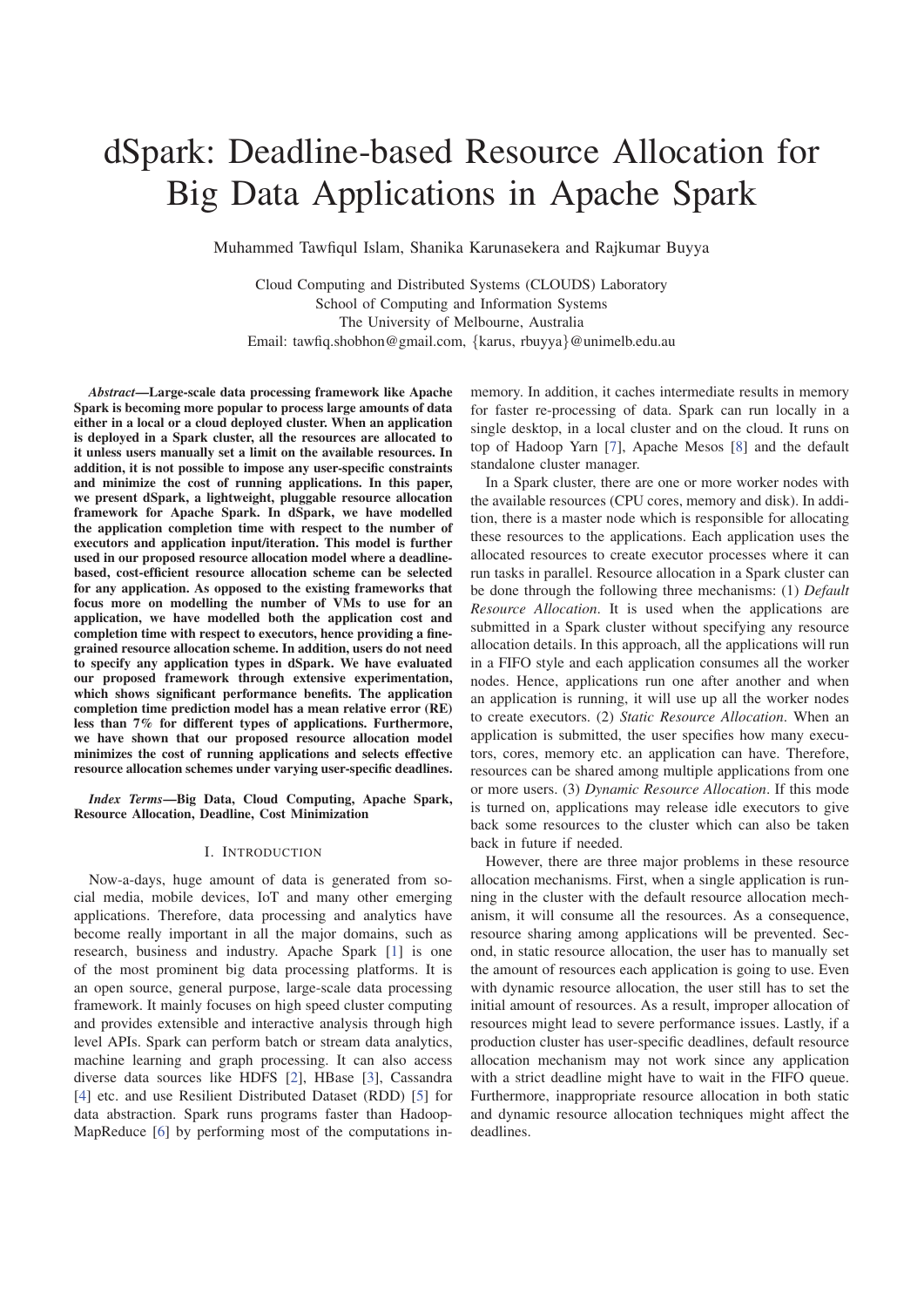In this paper, we propose a resource allocation framework for distributed batch-based applications in Apache Spark. In addition, we propose an application completion time prediction model which can be built from the application profiles. This model is further used in the resource allocation model to select a deadline-based, cost-effective resource allocation scheme.

The main contributions of this work are as follows:

- We design an automatic, light-weight, pluggable **dSPark** *resource allocation framework* for Apache Spark that works from the master node along with the underlying cluster manager.
- We propose a *resource allocation model* where a costeffective, deadline-based Resource Allocation Scheme (RAS) can be found for an application.
- We propose a *model* that predicts the completion time of an application based on the number of executors and properties of the application.
- We develop a *Spark Profiler* to profile any application with respect to varying input workloads, iterations, resource allocation schemes etc.
- We propose a simple *algorithm to generate Resource Allocation Schemes (RAS)* which can be used to deploy applications in an Apache Spark cluster.
- We implement the framework using the proposed models and algorithms. In addition, we run comprehensive experiments to show the accuracy and performance benefits of our proposed models.

The rest of the paper is organized as follows. In section II, we discuss the background of Apache Spark. In section III, we describe the existing works related to this paper. In section IV, we formulate the resource allocation and application completion time prediction models. In section V, we illustrate the architecture of the proposed dSpark framework. In section VI, we explain the methods we have used to implement the proposed framework. In section VII, we evaluate the performance of our proposed models. Section VIII concludes the paper.

# II. BACKGROUND

As compared to the disk-based MapReduce tasks of a typical Hadoop system, Apache Spark allows most of the computations to be performed in memory and provides better performance for some applications such as iterative algorithms. The intermediate results are written to the disk only when it cannot be fitted into the memory.

Fig. 1 shows a typical Apache Spark cluster. Applications are submitted through a cluster manager to run in the cluster. Spark supports *Apache Mesos* or *Hadoop Yarn* as cluster managers to allocate resources among applications. In addition, its own default *Standalone* cluster manager is also sufficient to handle a production cluster. All these cluster managers support both static and dynamic allocation of resources. In static resource allocation, each application is deployed with a fixed amount of resources which cannot be changed during the life-cycle of that application. However, in dynamic resource allocation, idle resources can be released to the cluster and



Fig. 1. An Apache Spark Cluster

any other application can use them. These resources can also be taken back from the cluster in future if needed.

*Workers* are the physical/compute nodes of an Apache Spark cluster where one or more application processes can be created depending on the resource capacity. In cloud deployments, one or more worker nodes can be created inside each allocated Virtual Machines (VM). A Spark cluster can have one or more worker nodes but there is only a single *Master* node that is responsible for managing the worker nodes.

Each application in Spark has a *SparkContext* object in its main program (also called the *Driver Program*) which creates and maintains *Executor* processes on worker nodes. An application uses its own set of executors to run tasks in parallel, in multiple threads and to keep data in memory and storage. In addition, these executors live for the whole duration of that application. All the executors of the same application must be identical in size. Hence, they will have same amount of resources (CPU cores, memory, disk). There are two benefits of isolating applications from each other. First, a driver program can independently schedule its own tasks in the acquired executors. Second, each worker can have multiple executors from different applications running in their own JVM processes.

Spark uses *Resilient Distributed Datasets (RDD)* to hold data in a fault tolerant way. Each job/application is divided into multiple sets of tasks called stages which are inter-dependant. All these stages form a directed acyclic graph (DAG) and each stage is executed one after another.

## III. RELATED WORK

A vast amount of research has been done in application performance modelling, resource provisioning and scheduling in cloud-based systems. Here, we only focus on discussing the related research works done for big data processing platforms. Most of the research were done for MapReduce-based big data frameworks as it was the most popular big data processing paradigm in the last decade. ARIA [9] was designed for MapReduce based environments where job profiles of map and reduce tasks of an application are collected to build job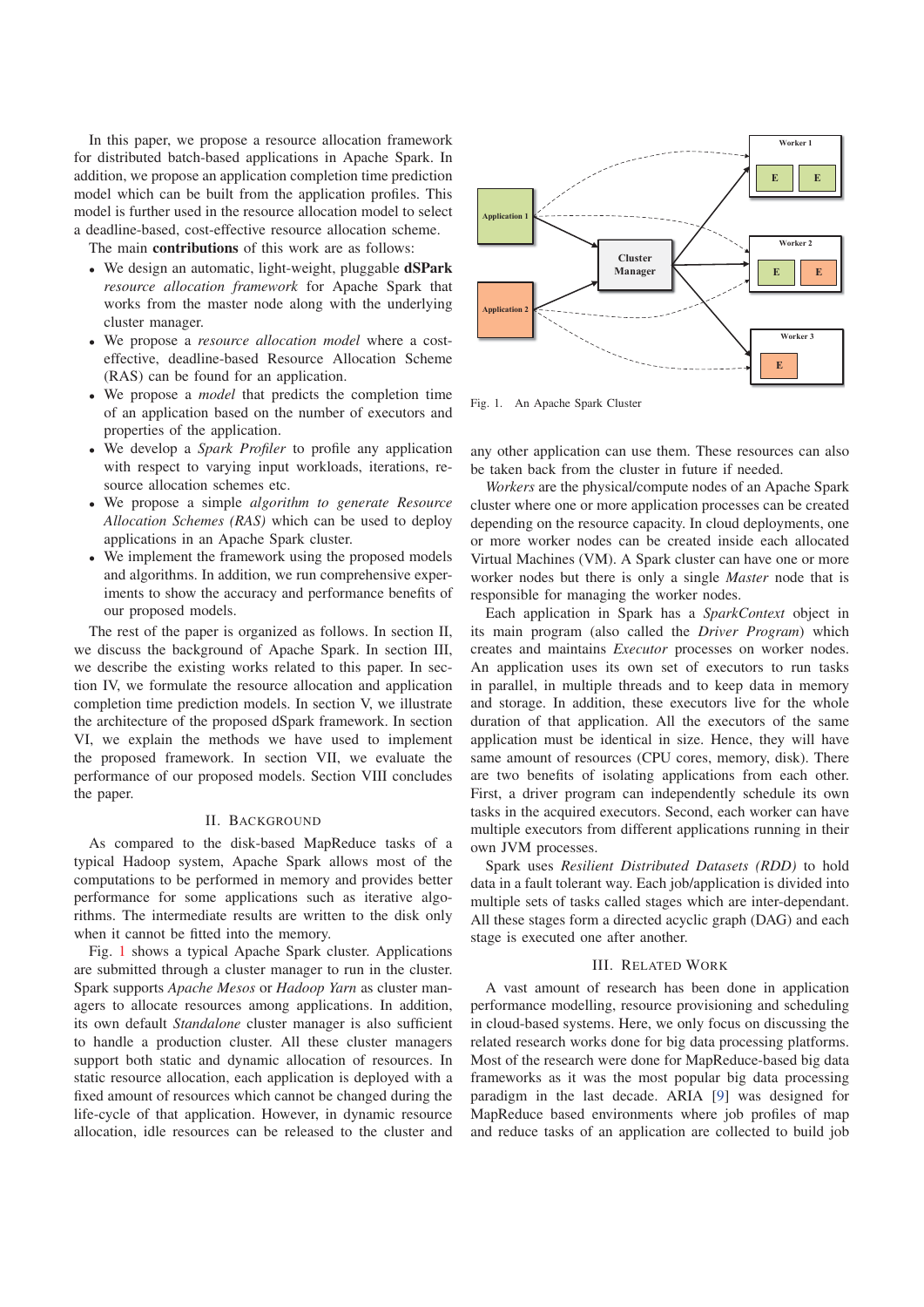profiles. A MapReduce performance model is built from the job profiles which is used to estimate the required resources for a job completion given its Service Level Objective (deadline). In [10], performance modelling of MapReduce jobs was done in heterogeneous cloud environments. [11] proposed a resource provisioning framework for MapReduce workloads. [12] showed a deadline-based workload management for MapReduce workloads. [13] predicts the expected performance of a big data workload from historical performance results using Support Vector Machine (SVM). However, these approaches are not straight forward to apply in Apache Spark as it is a DAG-based in-memory analytics platform.

[14] evaluated the performance of Apache Spark in MareNostrum supercomputer to explore its efficiency and applicability in HPC setup. In addition, they have also developed a framework called Spark4MN to automate the use of a Spark cluster in HPC environment. Furthermore, they have explored the impacts on performance by differernt parameters like worker size, tasks per core etc. Similar to this work, [15] also investigated different configuration parameter tuning of Spark applications. They have identified a set of important paramemters and provided a trial-and-error based methodology to tune these paramemters for performance speed-ups. A machine learning based configuration parameter tuning approach is proposed in [16]. Their method is composed of binary classification and multi-classification. As Spark has a huge parameter space, they have taken a random sample from the parameter space and generated a parameter list of 500 records for each type of workload. Then real execution data on these parameter lists is taken to train their models. Their experimental results show that a Decision Tree (C5.0) provides good accuracy and performance in diverse workloads.

| TABLE I. | Related Work |  |
|----------|--------------|--|
|----------|--------------|--|

| Parameter                      | <b>Related Work</b> |      |      |      |      | dSpark      |  |
|--------------------------------|---------------------|------|------|------|------|-------------|--|
|                                | 1151                | 1161 | 1171 | [18] | [19] | <b>[20]</b> |  |
| Framework                      |                     |      |      |      |      |             |  |
| <b>Performance Modelling</b>   |                     |      |      |      |      |             |  |
| <b>Executor Cost Modelling</b> | Х                   |      |      |      |      |             |  |
| <b>Deadline</b>                |                     |      |      |      |      |             |  |
| <b>Cost Saving</b>             | x                   |      |      |      | x    |             |  |
| <b>Resource Saving</b>         |                     |      |      |      |      |             |  |

[17] investigated the problem of resource waste that occurs while a Spark application runs in all the nodes in a cluster. To address this problem, they have proposed dynamic partitioning based solutions that tune the degree of parallelism of Spark application during execution to reduce resource consumption. To achive this, they have to trade small amount of running time. [18] built multiple polynomial regression models on the application profile data and applied k-fold cross validation to choose the best model to predict application execution time with unknown input data set or cluster configuration. [19] tried to model application performance in DAG-based in-memory analytics platforms and they have used Apache Spark to validate their methods. In this work, the execution times from different stage of an application is collected and then used to predict the execution time of the application.

TABLE II. Definition of Symbols

| <b>Symbol</b>    | <b>Definition</b>                         |
|------------------|-------------------------------------------|
| $\overline{A}$   | a Spark application                       |
| E                | total number of executors                 |
| $P_{\rm vw}$     | price (per second) of a VM                |
| $M_e$            | memory (GB) in each executor              |
| $C_e$            | number of cores assigned to each executor |
| $\overline{P_e}$ | price of one executor                     |
| $\overline{N}_w$ | total number of workers in the cluster    |
| $\overline{C}_w$ | total number of cores in each worker      |
| $M_w$            | total memory (GB) in each worker          |
| $E_{\rm max}$    | maximum possible executors in the cluster |
| T                | completion time of an application         |
| $\overline{D}$   | deadline of an application                |
| $\overline{I}$   | input size or iteration of an application |
| RAS              | resource allocation scheme                |
| RASL             | list of resource allocation schemes       |

However, these works did not consider cost minimization and user-specific deadlines. In optEx [20], a deadline oriented cost optimization model was proposed. However, in optEx, the user needs to specify the type of the application before deployment.

In all these works related to Spark performance modelling, they have considered VMs as the unit of resource of an application and tried to estimate application completion time with different number of VMs. However, in dSpark, we have considered executor processes as a unit of resource for the application. For any size of machine either in local or cloud deployed cluster, our model is capable of finding more fine-grained resource allocation schemes. Therefore, multiple applications will be able to run executor processes in the same worker node depending on the worker and executor size. Furthermore, dSpark also utilizes a flexible cost model that can be customized to integrate user's own pricing policies. Lastly, dSpark can provide efficient resource allocation schemes under varying SLO deadlines. The summary of the comparison between our work and other closely related works is given in Table I.

## IV. PROBLEM FORMULATION

# *A. Cost-efficient Resource Allocation Model*

An Apache Spark cluster comprising of master and worker nodes can be deployed on cloud Virtual Machines (VM). For simplicity of our proposed model, we assume that all the VMs used as worker nodes are homogeneous. Therefore, each of the VM will have same amount of CPU cores, memory and storage disk. To deploy an application in the cluster, a Resource Allocation Scheme (RAS) needs to be defined. In each RAS, the total number of executors, CPU cores in each executor and memory in each executor should be specified. Our goal is to choose a cost-efficient RAS which ensures that an application will be completed before the user-specified deadline.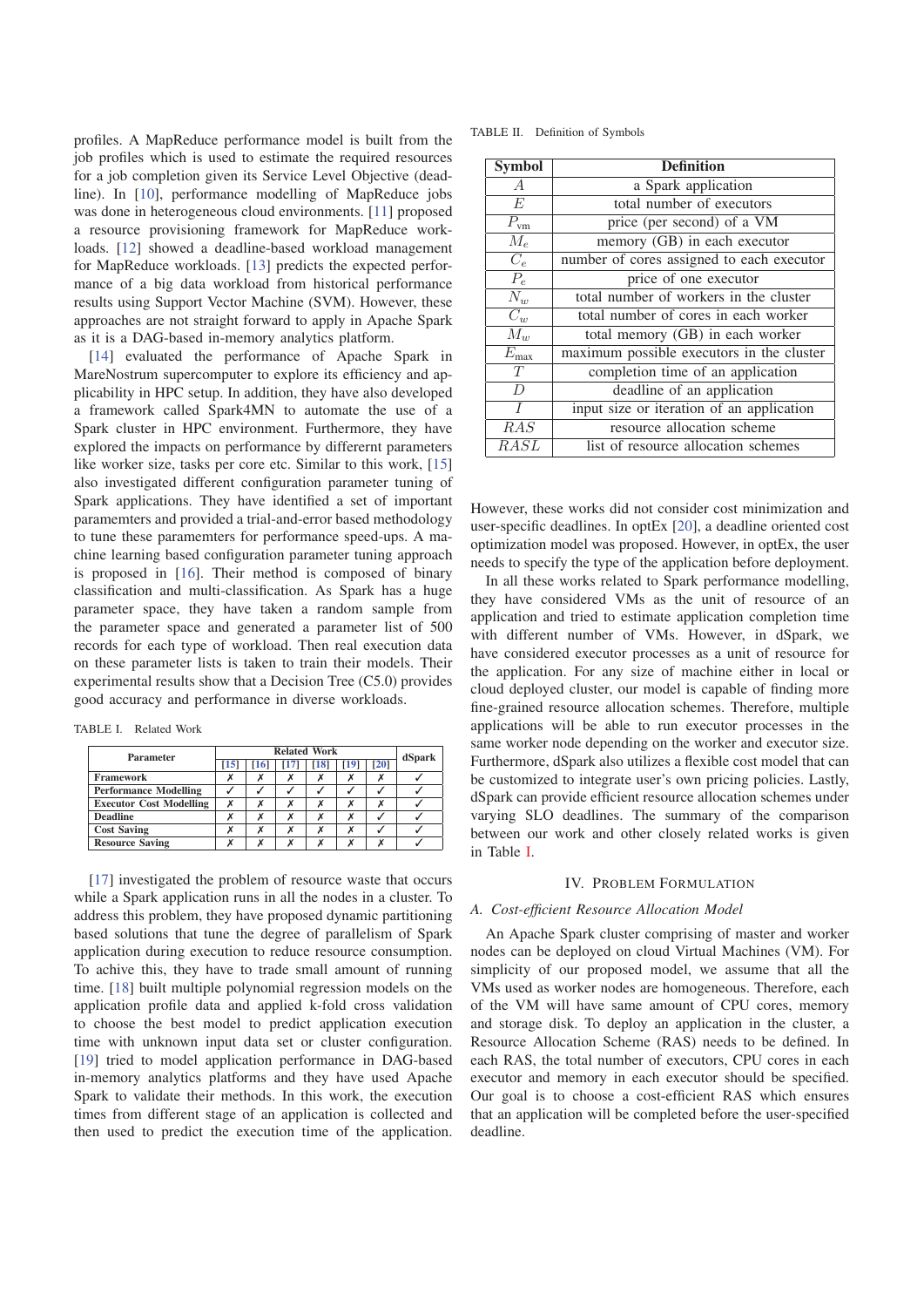Suppose, we have an Apache Spark cluster with  $N_w$  total number of worker nodes and one (1) master node. In addition, all these nodes are created in distinct VMs. As all the workers are homogeneous, each worker has  $C_w$  CPU cores and  $M_w$ total memory. Furthermore, the price of running each VM is  $P_{\text{vm}}$  (\$) per second. For a particular application (A), the user specifies a deadline  $(D)$  before which this application needs to complete. In addition, the user also defines the cores per executor  $(C_e)$  value. If all the memory of a worker  $(M_w)$  is evenly associated among all the cores  $(C_w)$ , then  $(M_w/C_w)$ amount of memory will be associated with each core. Therefore, memory in each executor  $(M_e)$  will be  $C_e * (M_w/C_w)$ . In Apache Spark, for a particular application, all the executors need to be identical. Therefore, our problem is now to find the number of executors  $(E)$  to use with an application that meets the user deadline  $(D)$  and also minimizes the total cost.

We model this problem as a constrained non-linear optimization problem as follows:

Minimize: 
$$
Cost = P_e * E * T
$$
 (1)  
subject to:

$$
1 < F < F
$$

$$
1 \le E \le E_{\text{max}} \tag{2}
$$
\n
$$
T \le D \tag{3}
$$

where:

$$
P_e = C_e * (P_{vm}/C_w)
$$
\n<sup>(4)</sup>

$$
M_e = C_e * (M_w / C_w) \tag{5}
$$

$$
E_{\text{max}} = N_w * (C_w / C_e)
$$
 (6)

$$
T = f(E, I) \tag{7}
$$

$$
E, C_e, M_e \in \mathbb{Z} \tag{8}
$$

Cost Minimization: Eqn. 1 shows the objective function where  $Cost$  is the dependent variable and executors  $(E)$  and application completion time  $(T)$  are the decision variables. In addition,  $P_e$  is a constant value which represents the cost of running one (1) executor.

Executor Capacity Constraint: As shown in Eqn. 2, we have a lower bound and an upper bound on the number of executors of an application. The lower bound should be one (1) as each application needs at least 1 executor to process data and the upper bound  $(E_{\text{max}})$  depends on the available cluster resources as shown in Eqn. 6.

Application Deadline Constraint: As shown in Eqn. 3, application completion time (T) of a selected configuration should meet the user specified deadline (D). In a case where the model finds multiple resource configurations that satisfy the deadline constraint, it will only select the one which has the lowest cost.

Executor Price Estimation: As we associate equal amount of memory with all the CPU cores in a VM, the number of used CPU cores represents the price of a VM. Therefore, we can find the price (per second) of a single CPU core from the actual VM price by dividing the price for running each VM  $(P_{\text{vm}}(\$))$  with total number of available cores in a VM  $(C_w)$ .

Eqn. 4 shows the price estimation function of an executor process. Pricing policy of this model can be easily converted to a different scenario and allow users to use their own VM pricing model.

Memory Capacity Constraint: The amount of memory for an executor  $(M_e)$  depends on the number of cores  $(C_e)$  in that executor. In addition, it is also capped by the total memory of a worker as shown in Eqn. 5.

Application Completion Time Prediction: As shown in Eqn. 7, the proposed optimization model finds the value of completion time  $(T)$  as a function of executor  $(E)$  and the total application input  $(I)$ . We propose an application completion time prediction model to be used as this function. This model will be discussed in detail in the following subsection.

**Integer Constraints:** The number of executors  $(E)$ , cores in each executor  $(C_e)$  and memory in each executor  $(M_e)$  must be integers as shown in Eqn. 8.

# *B. Application Completion Time Prediction Model*

An Apache Spark application uses it's allocated executors to process multiple chunks/splits of the whole input in parallel. The partitioning or splitting of the input imposes a little overhead on the actual running time. In addition, after all the processing is finished, the result needs to be serialized which also adds up to the total execution time. If the number of input chunks is more than the number of executors, these input chunks are processed like a batch in each executor. However, adding too many executors to achieve more parallelism can cause overheads due to serialization, de-serialization and intensive shuffle operations in the network. Therefore, when an application is given more and more executors, performance boost can be significant at the start. However, after some point, adding more executors does not give any performance benefit rather resources are wasted. Therefore, for a fixed input (I) of an application, we can assume that the relationship between executors (E) and completion time (T) can be modelled like a power function as:

$$
T(E) = \alpha * E^{\beta} + \gamma \tag{9}
$$

where  $\alpha$ ,  $\beta$  and  $\gamma$  are the power model coefficients.

However, in reality, the application input is not a fixed parameter. Therefore, we further assume that the coefficients in Eqn. 9 are determined by the application input (I) and can be modelled like a power function as:

$$
\alpha(I) = u_{\alpha} * I^{v_{\alpha}} + w_{\alpha} \tag{10}
$$

$$
\beta(I) = u_{\beta} * I^{\nu_{\beta}} + w_{\beta} \tag{11}
$$

$$
\gamma(I) = u_{\gamma} * I^{v_{\gamma}} + w_{\gamma}
$$
 (12)

where,  $\{u_\alpha, v_\alpha, w_\alpha\}$ ,  $\{u_\beta, v_\beta, w_\beta\}$  and  $\{u_\gamma, v_\gamma, w_\gamma\}$  are the power model coefficients in Eqn. 10 Eqn. 11 and Eqn. 12, respectively. If we substitute  $\alpha$ ,  $\beta$  and  $\gamma$  of Eqn. 9, we find:

$$
T(E, I) = (u_{\alpha} * I^{v_{\alpha}} + w_{\alpha}) * E^{(u_{\beta} * I^{v_{\beta}} + w_{\beta})} + u_{\gamma} * I^{v_{\gamma}} + w_{\gamma}
$$
\n(13)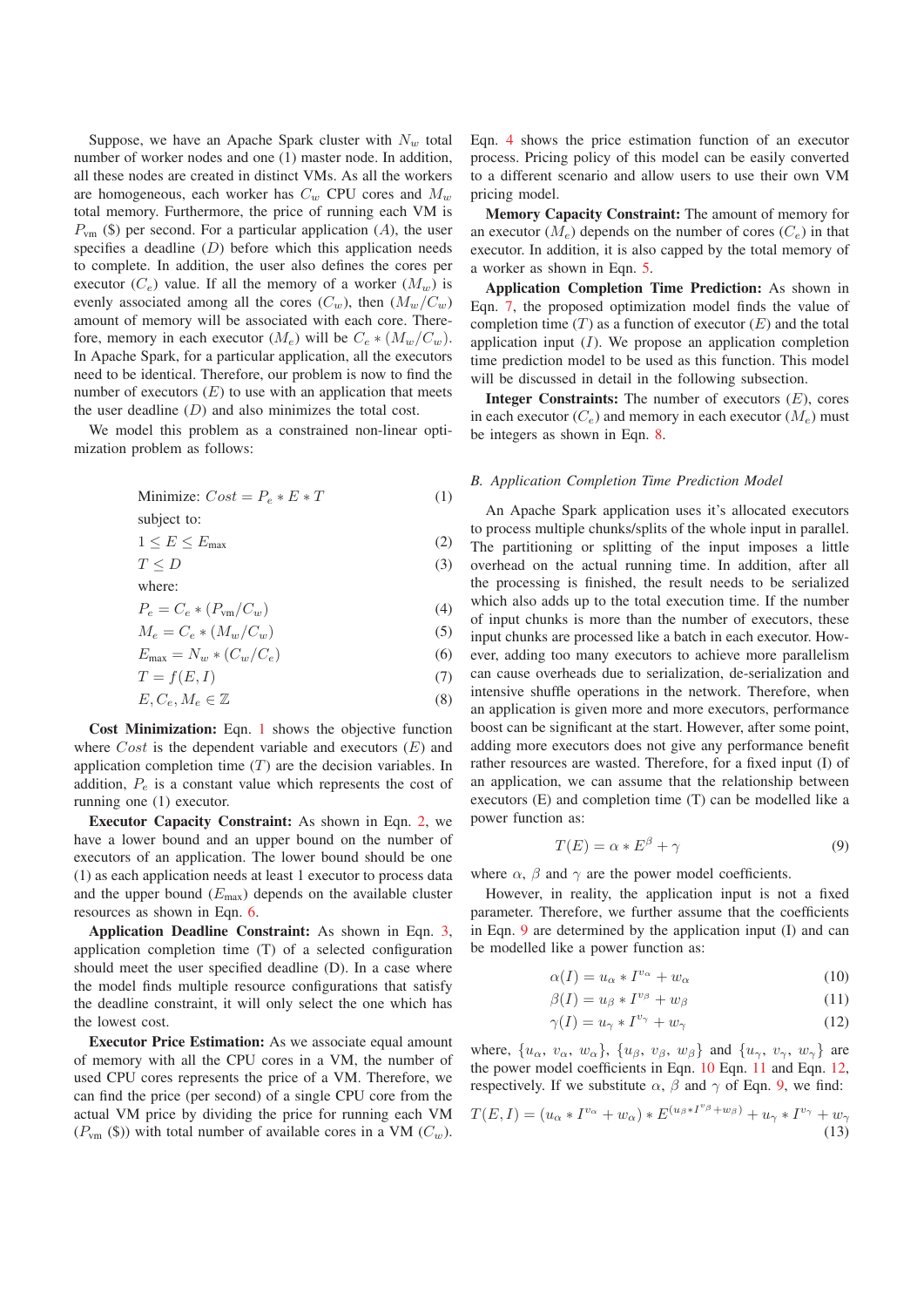

Fig. 2. dSpark Architecture

Eqn. 13 establishes the relationship of application completion time (T) with respect to both executor (E) and application input or iteration (I). Hence, it can be used in the resource allocation model (Eqn. 7) to determine the completion time of an application. In addition, this model can predict application completion time with any size of input/ iteration and any number of possible executors.

To determine the coefficients in Eqn. 13 for a particular application, we make  $n$  observations of the application with different inputs  $\{I_1 \text{ to } I_n\}$ . For each application input, we measure the  $T$  values with respect to different  $E$  values and fit them to establish a relationship as shown in Eqn. 9. Therefore, we will get three (3) set of coefficients:  $\{\alpha_1 \text{ to } \alpha_n\},\$  $\{\beta_1 \text{ to } \beta_n\}, \{\gamma_1 \text{ to } \gamma_n\}$  for *n* observations. Now, if we fit  $\{\alpha_1 \text{ to } \alpha_n\}$  vs  $\{I_1 \text{ to } I_n\}$  values as Eqn. 10, we will find  $\{u_{\alpha},$  $\{v_{\alpha}, w_{\alpha}\}$  coefficient values. Similarly, the values of coefficient sets  $\{u_{\beta}, v_{\beta}, w_{\beta}\}\$  and  $\{u_{\gamma}, v_{\gamma}, w_{\gamma}\}\$  can be found.

# V. DSPARK FRAMEWORK OVERVIEW

A production cluster can be built with multiple computing nodes connected in a local area network (LAN). However, we can avoid the hassle of maintaining local machines by using cloud services as it offers more affordable and flexible computing resources to deploy a cluster. dSpark framework can be used both locally or in a cloud deployed cluster.

Fig. 2 shows the proposed architecture of the *dSpark Framework*. We have two (2) main modules: *Profiler* and *Resource Allocator*. These modules work collaboratively on top of the cluster manager to generate a cost-effective, deadline-aware RAS for an application. This RAS can be used for real deployment of this application in the cluster.

*1) Resource Allocator:* It is the main component of our system. Algorithm 1 shows the steps performed by this module. As an input to this algorithm, the application program (A), input/iteration  $(I)$ , user-specific deadline  $(D)$  and VM price  $(P_{vm})$  is given. At first, the Profiler module is invoked to generate application profiles (line 3). Then the application completion time prediction model is built (line 4) as discussed in section III.B. While building the model, the algorithm finds all the coefficient values of Eqn. 13. The  $Find - RAS()$ procedure called in line 5 implements the resource allocation model to select the optimal RAS.

| Algorithm 1 Resource Allocator Algorithm |  |  |  |  |
|------------------------------------------|--|--|--|--|
|------------------------------------------|--|--|--|--|

- 1: **Input:**  $A, I, D$  and  $P_{vm}$
- 2: **Output:** Resource Allocation Scheme  $(RAS)$
- 3:  $Application Projects \leftarrow PROFILER(A, I)$
- 4: TIME-ESTIMATE-MODEL(ApplicationProfiles)
- 5:  $RAS \leftarrow$  FIND-RAS $(D, I, P_{vm}, \alpha, \beta, \gamma)$
- 6: return RAS

*2) Spark-Profiler:* This module is controlled by the Resource Allocator module to generate application profiles for an application. The profiler module runs the application with different RAS, varying inputs or iterations (in case of iterative applications like PageRank) in the cluster. After that, it uses a sub-module called *LogParser* to get the completion times of an application from the logs in the master node. Finally, it generates the application profiles and sends to the Resource Allocator module. Spark-Profiler is configurable by the user to set the portion of input that needs to be profiled before the actual deployment of an application. By default it uses 10% of the input workload for profiling. As the application completion time prediction model uses multiple increasing input to build the model, we used the initial chunk repeatedly to increase it to the desired size.

|  |  |  | Algorithm 2 Resource Allocation Scheme (RAS) Generation |  |  |  |
|--|--|--|---------------------------------------------------------|--|--|--|
|--|--|--|---------------------------------------------------------|--|--|--|

| 1: <b>Input:</b> $N_w$ , $M_w$ , $C_w$ and $C_e$           |
|------------------------------------------------------------|
| 2: <b>Output:</b> Resource Allocation Scheme List $(RASL)$ |
| 3: CALCULATE $(M_e)$ ( <i>Eqn.</i> 5)                      |
| 4: CALCULATE $(E_{\text{max}})(Eqn. 6)$                    |
| 5: $E \leftarrow 1$                                        |
| 6: while $E \le E_{\text{max}}$ do                         |
| 7: $RAS \leftarrow \{C_e, M_e, E\}$                        |
| 8: $RASL \leftarrow RASL + RAS$                            |
| 9: $E \leftarrow E + 1$                                    |
| $1010$ end while                                           |

11: return RASL

To submit an application to a Spark cluster, a RAS need to be specified as a limit on the possible cores per executor  $(C_e)$ , memory per executor  $(M_e)$  and total executors  $(E)$ per application. In order to generate the application profiles, we need to run the application with different RAS and input/iteration. Algorithm 2 shows a simple Resource Allocation Scheme (RAS) generation technique which is used by the Profiler module. To generate the possible resource allocation schemes, knowledge on the total amount of cluster resources is needed. As previously noted, we assume that all the worker nodes (VM from cloud perspective) are homogeneous in a Spark cluster. Therefore, as an input to our algorithm, the total number of worker nodes and only the configuration of a single worker node is given. At first the algorithm finds  $M_e$  and  $E_{\text{max}}$ values. In the next part of the algorithm (line 5 to line 8), the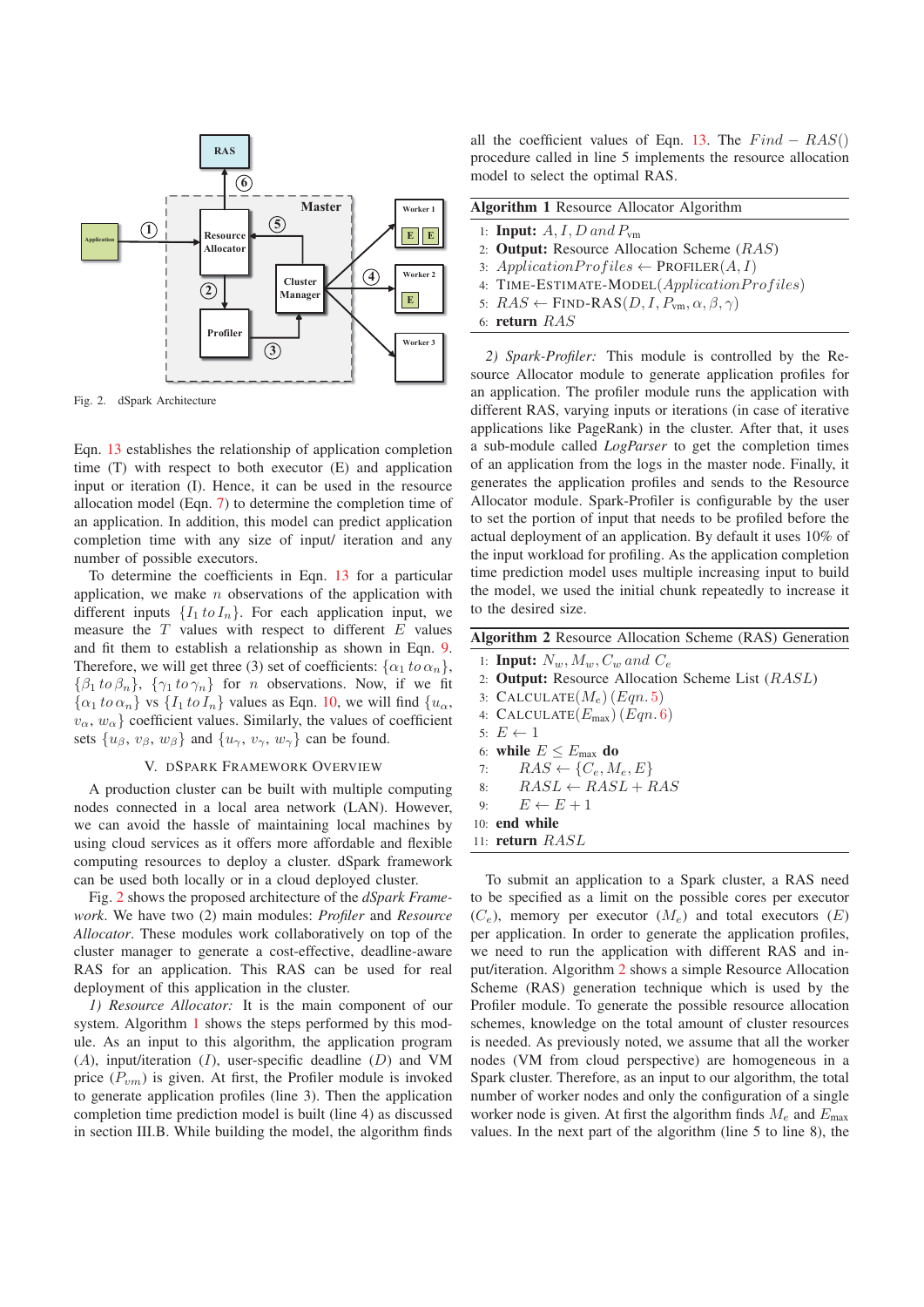total number of executors per application is varied to generate different RAS. All the generated RAS are added to a list called Resource Allocation Scheme List (RASL).

dSpark can be installed as a small plug-in to the master node of an Apache Spark cluster. First, the user needs to specify any required configurations in dSpark. Then, the user should submit the applications directly to dSpark instead of the cluster. After selecting the RAS for an application, dSpark automatically submits the application to the production cluster with the selected RAS.

# VI. PERFORMANCE EVALUATION

# *A. Implementation*

We have used Java programming language to develop the proposed framework. We have implemented the *Spark-Profiler* module to profile any spark application with a given input size and a RAS. This module uses SparkLauncher Java API [21] to submit applications to the cluster. After an application finishes its execution, a sub-module called LogParser is used to parse the logs in the master node to retrieve the completion time of that application. We have implemented *Resource Allocator* as a separate module and it controls the *Spark-Profiler* module. At first this module reads the configuration files to get the information about the cluster resources. As discussed in Algorithm 1, this module implements both *Application Completion Time Prediction Model* and the *Resource Allocation Model* as two different procedures. To build up the application completion time prediction model, we have applied curve-fitting tools from Apache Common Maths Library [22]. For solving the constrained minimization problem in our resource allocation model, we haved used JOptimizer Library [23].

#### *B. Experimental Setup*

*1) Cluster Configuration:* We have deployed an experimental Apache Spark cluster on Microsoft Azure Virtual Machines (VM). For the master node, we have chosen "standard D4" size VM instance which has 8 cores and 28 GB memory. We have made two (2) worker nodes with "standard D5v2" size VM instance each having 16 cores and 56 GB memory. For storage, we have created an Azure Storage Account to deploy a shared storage device mounted in all the VMs. The replication option chosen for this storage was "Locally redundant storage (LRS)". In LRS, data is replicated three times within a single data center which is located in a single region. All the volumes and VMs were created in the "Australia South-East" region. We have installed Ubuntu Server Version 16.04 LTS in all the nodes and installed Apache Spark Version 2.0.1 on top of it. In addition, we have utilized the standalone cluster manager that comes by default with Apache Spark. We have kept 15 CPU cores and 45 GB of memory of a VM for each worker node. For OS specific daemons and other application programs, we have left the rest of the CPU cores and memory. In our experiments, we have defined the  $C_e$  value to be five (5) which is recommended by the Spark developers because using large number of cores in a single executor results bad I/O throughput and having more executors each with fewer

cores results in high garbage collection (GC) and scheduling overhead. However, this value can be configured in dSpark by the user if required. The price  $(P_{vm})$  of each "standard D5v2" instance was \$0.0795 AUD at the time of the experiments.

*2) Benchmarking Applications:* We have used Big-DataBench [24], a big data benchmarking suite to evaluate the performance of our proposed models. We have chosen three different types of applications. These are: (1) *WordCount:* compute intensive application, (2) *Sort:* memory and compute intensive application and (3) *PageRank:* iteration based shuffle intensive application.

*3) Application Profiles:* We have used the Spark-Profiler module to collect application profiles for all the benchmarking applications. For WordCount application, we have collected application profiles for 5 GB, 10 GB, 20 GB, 40 GB and 80 GB of input workloads. For Sort application we have collected application profiles for 3.5 GB, 7 GB, 14 GB, 28 GB and 56 GB of input workloads. Lastly, for PageRank application, we have collected application profiles for 5, 10, 15, 20 and 25 iterations for the same 4 GB input graph. We have built the application completion time prediction model as discussed in section III.B and calculated all the coefficients of Eqn. 13.

## *C. Analysis of Results*

*1) Accuracy of Application Completion Time Prediction:* Fig. 3 shows E vs T curves for three (3) different applications: WordCount (3a), Sort (3b) and PageRank (3c). For WordCount and Sort, we have used different size of application inputs. For PageRank application, we have considered different iterations on the same input graph. From these graphs, it can be observed that there is a decrease in execution time when the number of executors is increased. However, the decrease in execution time is steeper upto 3 or 4 executors. After this point, the execution time does not decrease significantly even if more executors are used for an application. Due to some performance limiting factors like: data serialization/de-serialization, network I/O and shuffle operations, this behaviour was seen from the applications. As all the curves shown in Fig. 3 follows a steady power model, it validates our assumption of using power models to establish the relationship between executor (E) and application completion time (T). While we built up the application completion time prediction model, we have found steady power models for the input vs coefficient graphs.

Fig. 4 illustrates the difference between the predicted completion times and the measured completion times of three (3) different applications. From all these graphs, it can be clearly seen that the predicted completion time curves fall closely to the measured completion time curves. We have computed the relative error  $RE = (T_{predicted} - T_{measured})/T_{measured}$ . We got a mean RE of 5%, 3% and 8% for WordCount, Sort and PageRank applications respectively. As our proposed model has a lower mean RE values for all the experimented applications, it can be used with the resource allocation model.

*2) Cost Analysis:* Fig. 4 compares the cost of running applications between the proposed resource allocation model and the default Spark resource allocation. We have measured the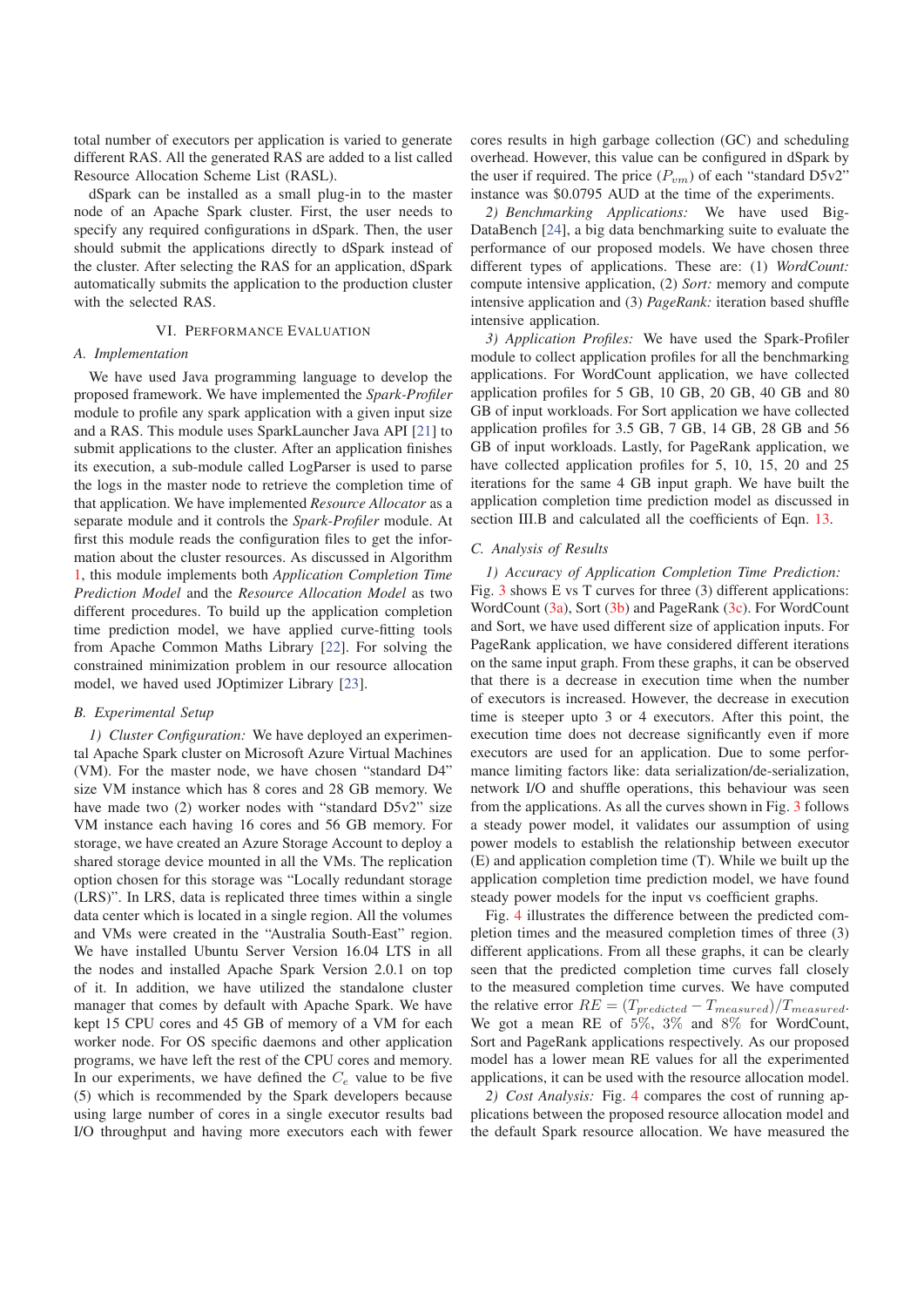

Fig. 4. Accuracy of application completion time prediction for different applications

cost for both approaches with various user-specific deadlines. Fig. (5a-5c) illustrates cost comparison of the WordCount application with 20 GB, 40 GB and 80 GB inputs respectively. Fig. (5d-5f) illustrate cost comparison of the Sort application with 15 GB, 30 GB and 50 GB inputs respectively. Lastly, Fig. (5g-5i) illustrate cost comparison of the PageRank application with 5, 10 and 20 iterations respectively. As seen from all these graphs, cost for running application in the default approach shows a horizontal line in the all cases. In the default approach, each application uses all the resources in the whole cluster. Therefore, even for various user-specified deadlines, it gives the cost of using all the resources. However, our proposed model tends to use more resources only when an application has a strict deadline. In this case, the model utilizes more resources to meet the deadline thus costs higher. When the deadline starts to become more flexible, our model uses a small set of resources to meet the deadline and reduces the cost significantly.

*3) Resource Usage Analysis:* Fig. 6 compares the resource usage between the proposed approach and the default approach. In our models, we have considered Executors  $(E)$  as a chunk of resource as the actual VM resources (CPU cores, memory) are distributed among the executors. However, the size of the executors used by both of these approaches are not the same. In default resource allocation technique, only one (1) executor is launched in each worker node. Therefore,

in our experimented cluster, the default approach makes two (2) executor each having fifteen (15) CPU cores. However, in our proposed approach, the cores per executor  $(C_e)$  value is flexible and can be tuned according to the application needs. As mentioned before, in our experimental setup, a developer recommended value is used for  $(C_e)$ . Therefore, we compare the default and proposed approach in terms of CPU cores usage per application. Memory consumption is not shown because we evenly associated all the memory in a VM with the CPU cores. Therefore, higher number of CPU cores usage reflects high amount memory usage. Fig. (6a-6c) compares CPU cores usage of WordCount application for different size of input workloads. In addition, Fig. (6d-6f) compares CPU cores usage of Sort application for different size of input workload. Lastly, Fig. (6g-6i) compares CPU cores usage of PageRank application for different iterations of the same input graph. It can be observed from these graphs that, in all cases, default approach uses all the CPU cores available in the whole cluster to run an application. As we have total 30 CPU cores in the whole cluster, in default approach, all the applications have used 30 CPU cores. Variations in the user-specific deadline does not change resource usages for default resource allocation. However, in the proposed approach, our resource allocation model tries to meet userspecific deadline for an application. If it is possible to use less resources to meet the user-specific deadline, to minimize cost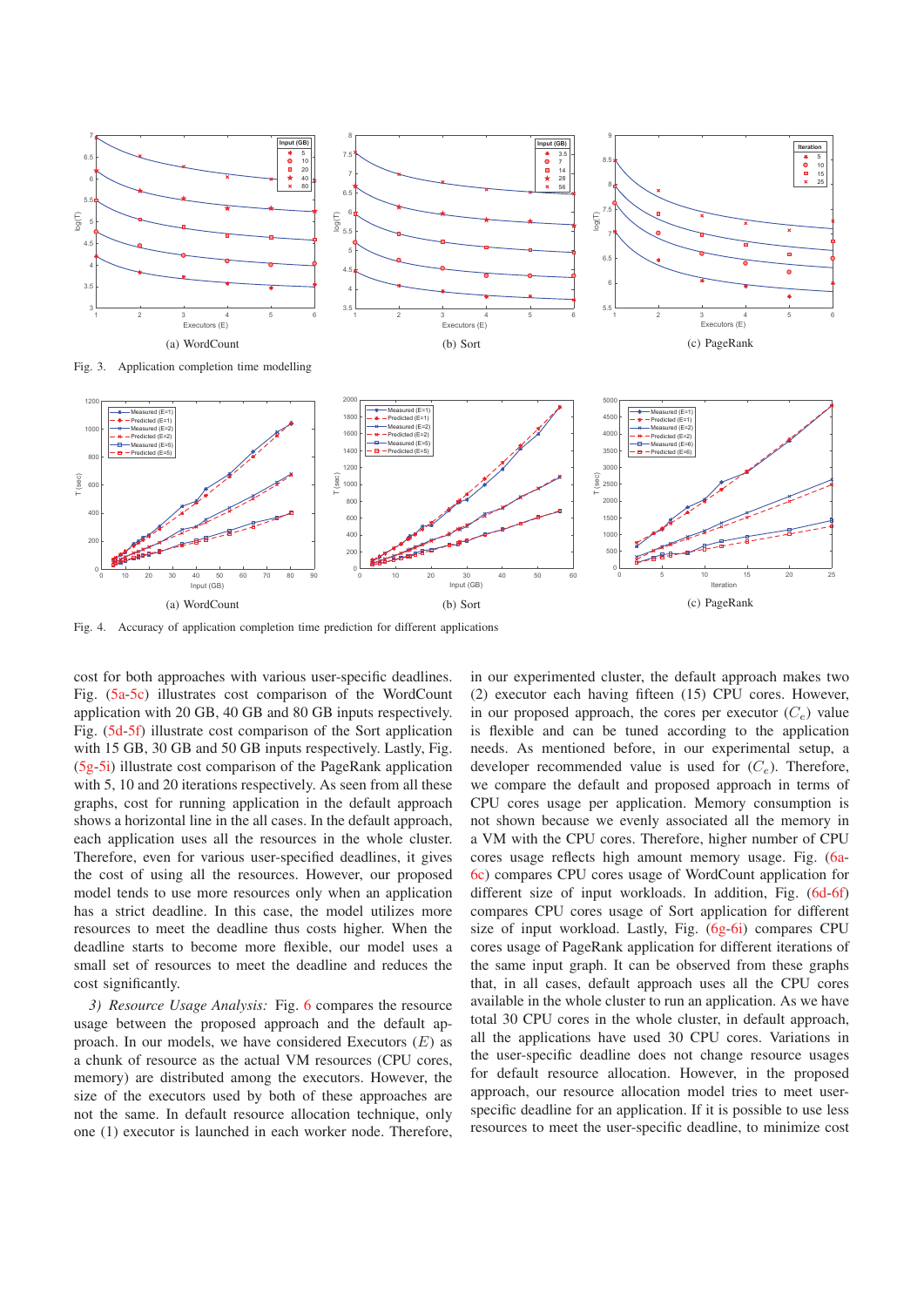

Fig. 5. Cost of resource usages by the proposed and the default approach for different applications

and resource usages, our model selects that resource allocation scheme. Therefore, for the applications with strict deadlines, we observe high resource usages and for the applications flexible deadlines, we see less resource usages.

From both Fig. 5 and Fig. 6 it can be observed that our model handles both strict and flexible deadlines better than the default approach. As we discussed before, using large executors poses performance overheads on the applications. Therefore, the default approach shows poor performance and more deadline violation occurs with strict deadlines. In both of our analysis, we did not include the initial profiling cost as it needs to be done only once for each application.

# VII. CONCLUSIONS AND FUTURE WORK

Distributed, large-scale processing of big data has a significant impact on both research and industry. Apache Spark is becoming more popular as a cluster computing engine due to its high-speed data processing capability, extensive applicability in various domains and wide-range of high level APIs. To support user-specific SLA requirements and to maximize

an Apache Spark cluster utilization, our research focuses on proposing a cost-effective resource allocation model. The aim is to allow the user a way of automatic and efficient deployments of applications in a local or cloud cluster. We have developed a profiler for Spark which can be used to profile an application in the real cluster in terms of different resource allocation schemes and input workloads. Moreover, we have developed a light-weight resource allocation framework called dSpark that can be plugged into the master node of an Apache Spark cluster. Applications can be submitted to dSpark instead of directly submitting to the cluster. Based on the application profiles received from the profiler, dSpark uses the proposed resource allocation model to select a deadline-based costeffective resource allocation scheme to deploy an application to the cluster.

We have conducted experiments to evaluate the efficiency of our proposed models. In addition, we have shown the accuracy of the application completion time prediction model for three (3) different applications. The mean relative error in the prediction model was less than 7% for different types of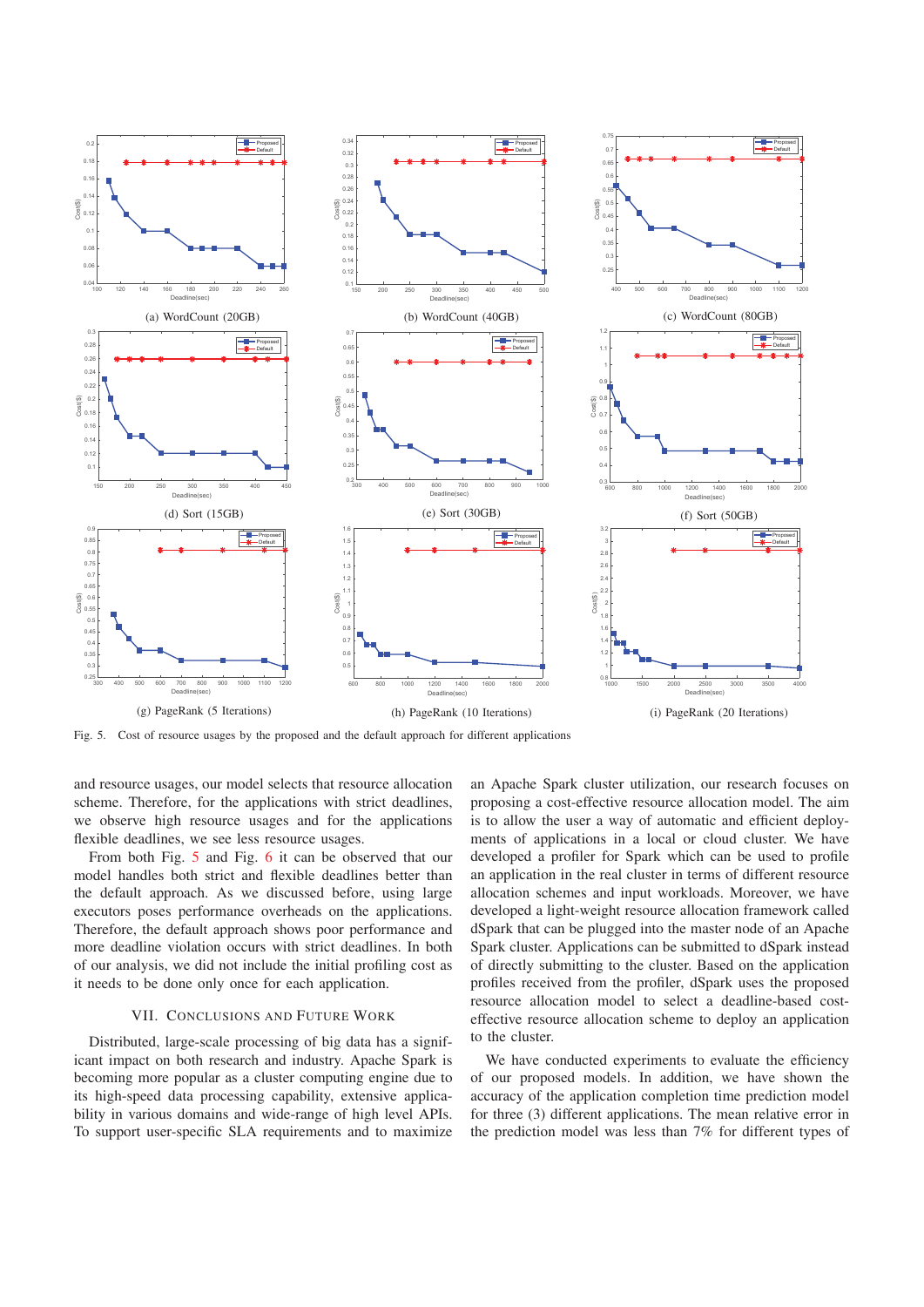

Fig. 6. Comparison of resource usages between the proposed and the default approach

applications. Furthermore, we have evaluated the effectiveness of the resource allocation model in terms of cost and resource usage and compared the results with the default resource allocation approach in Spark. We have showed that our model selects cost-effective resource allocation schemes that effectively handles various user-specific deadlines. In addition, unlike some existing works, dSpark does not require the users to specify application types as it would be difficult for an end-user to have proper understanding of the application to determine it's type.

As our application completion time prediction model is built by using knowledge from the application profiles, the accuracy of this model depends on the intensity of application profiling. The accuracy of this model increases with a higher number of application profiles. Therefore, there is a clear trade-off between model accuracy and the level of profiling. However, application profiles can be made from past application runs to reduce profiling overhead.

We have assumed that all the worker nodes of the cluster are homogeneous. To accommodate heterogeneous worker nodes

in the cluster, the methods for finding the maximum possible number of executors need to be changed and we plan to do this in our upcoming work. Furthermore, we plan to develop an application-level scheduler for Apache Spark. Determining effective resource allocation schemes of a big data application is the first step towards SLA-oriented scheduling of multiple big data applications. dSpark can be used to build the knowledge of resource demands of an application under varying SLA. Therefore, knowledge acquired from dSpark can be used with the application-level scheduler.

#### ACKNOWLEDGEMENTS

We are indebted to Xunyun Liu for his numerous insightful feedbacks that helped shape this work. We are also grateful to Minxian Xu and Dr. Adel Nadjaran Toosi for their useful suggestions.

# **REFERENCES**

[1] M. Zaharia, R. S. Xin, P. Wendell, T. Das, M. Armbrust, A. Dave, X. Meng, J. Rosen, S. Venkataraman, M. J. Franklin, A. Ghodsi,